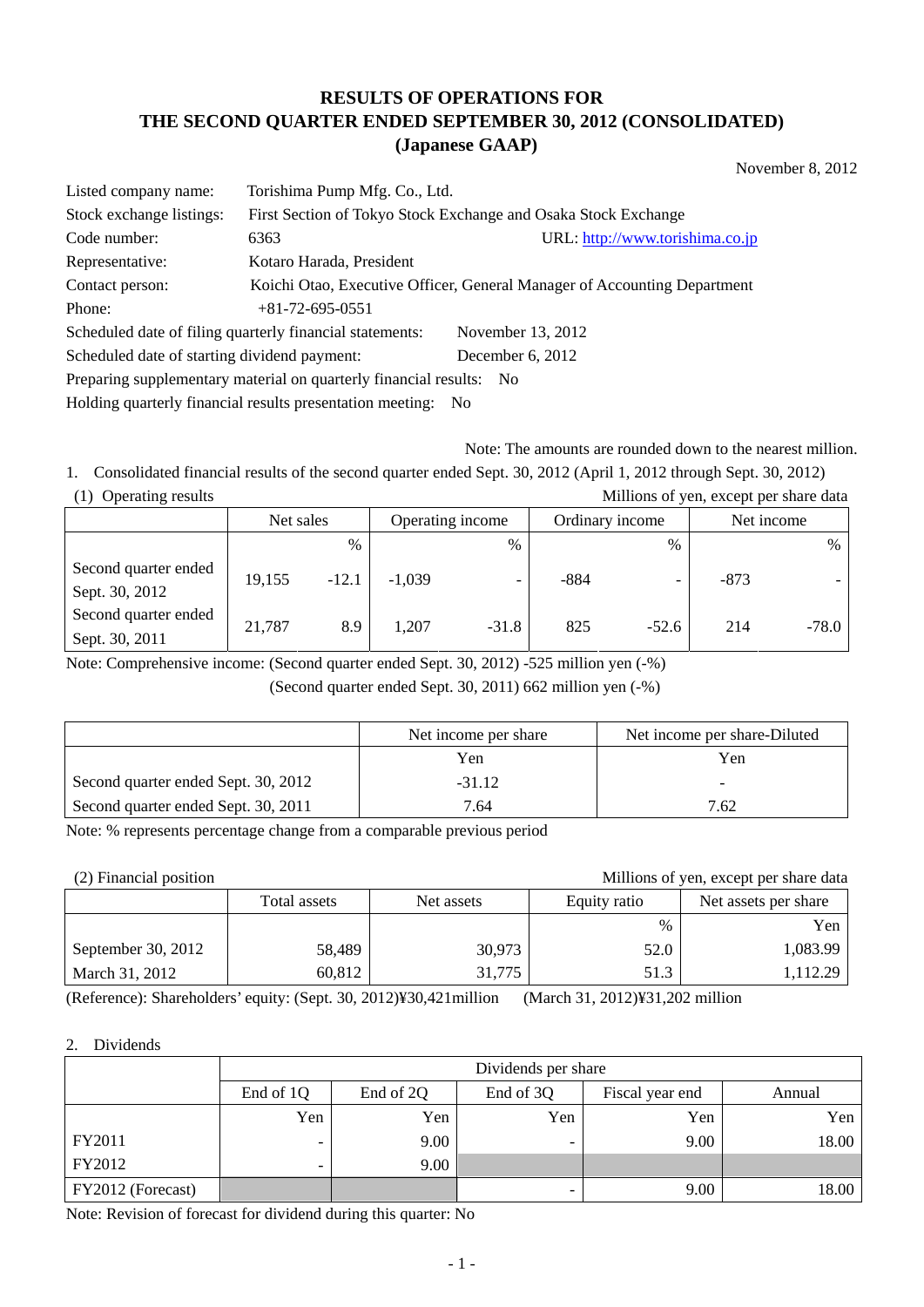3. Forecast for fiscal year ending March 31, 2013 Millions of yen, except per share data

|        | Net sales |        | Operating income |           | Ordinary income |         | Net income |         | Net income per share |  |
|--------|-----------|--------|------------------|-----------|-----------------|---------|------------|---------|----------------------|--|
|        |           | $\%$   |                  | $\%$      |                 | $\%$    |            | %       | Yen                  |  |
| Annual | 45,000    | $-3.1$ | 500              | 78.1<br>- | 700             | $-76.1$ | 100        | $-93.3$ | 3.56                 |  |

Note1: % represents percentage change from a previous year

Note2: Revision of the forecast during this quarter: No

### 4. Others

- (1) Changes in significant subsidiaries during this period: No
- (2) Adoption of special accounting methods for presenting quarterly consolidated financial statements: Yes (For further details, please refer to page 5, "(2) Adoption of special accounting methods for presenting quarterly consolidated financial statements".)
- (3) Changes in accounting principles, accounting estimates and correction of prior period errors
	- ① Changes of accounting principles due to revisions of accounting standards: Yes
	- ② Changes of accounting principles other than the above: No
	- ③ Changes in accounting estimates: Yes
	- ④ Correction of prior period errors: No

(4) Number of shares outstanding (Common stock)

- ① Number of shares outstanding at period end (including treasury stock) (Sept. 30, 2012) 29,889,079 (March 31, 2012) 29,889,079
- ② Number of treasury stock at period end (Sept. 30, 2012) 1,824,662 (March 31, 2012) 1,837,167
- ③ Weighed-average number of shares outstanding over the period (April 1 – Sept. 30, 2012) 28,053,582 (April 1 – Sept. 30, 2011) 28,052,074

-Information regarding the implementation of quarterly review procedure

 These quarterly financial results do not fall within the scope of the Quarterly Review Procedures referenced in the Financial Instruments and Exchange Act. At the time of disclosure of the quarterly financial results, the Group was in the process of implementing the quarterly review procedures for its quarterly financial statements.

-Explanation for adequate utilization of the forecast, and other note

 Forecast shown above is prepared based on information available as of the issuing date of this report and assumptions that we consider as reasonable, and therefore the actual results may differ from these forecasted figures due to various unknown factors.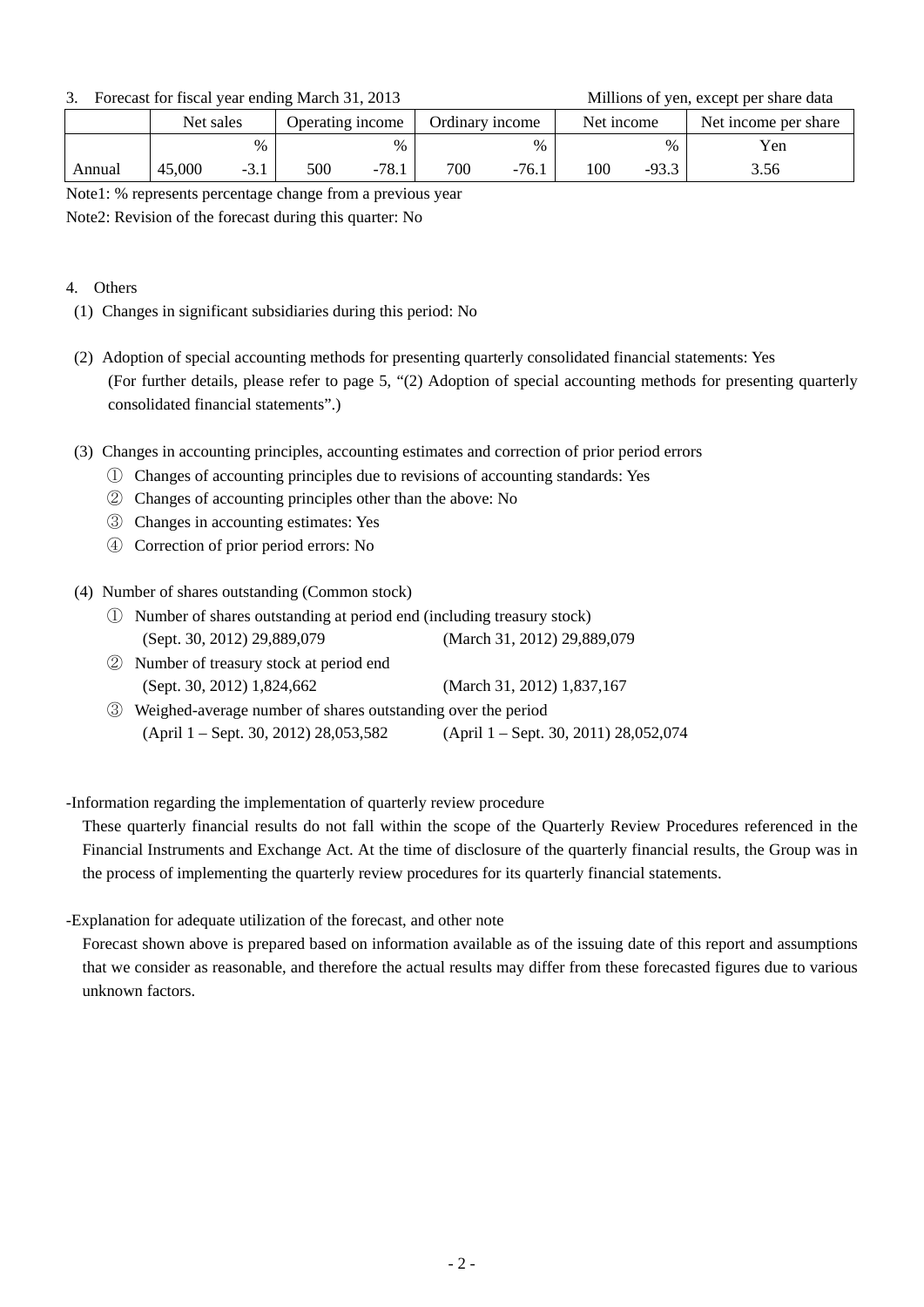## Contents

| 1. | Qualitative information for the second quarter of the FY2012                                                             |  |
|----|--------------------------------------------------------------------------------------------------------------------------|--|
|    |                                                                                                                          |  |
|    | (2)                                                                                                                      |  |
|    | (3)                                                                                                                      |  |
| 2. | Other information                                                                                                        |  |
|    |                                                                                                                          |  |
|    | Adoption of special accounting methods for presenting quarterly consolidated financial statements ------------- 5<br>(2) |  |
|    | (3) Changes in accounting principles, accounting estimates and correction of prior period errors --------------------- 5 |  |
| 3. | Consolidated quarterly financial statement                                                                               |  |
|    |                                                                                                                          |  |
|    |                                                                                                                          |  |
|    | Consolidated quarterly statement of comprehensive income (April 1 – September 30, 2012) ----------------------9          |  |
|    |                                                                                                                          |  |
|    |                                                                                                                          |  |
| 4. | Additional information                                                                                                   |  |
|    |                                                                                                                          |  |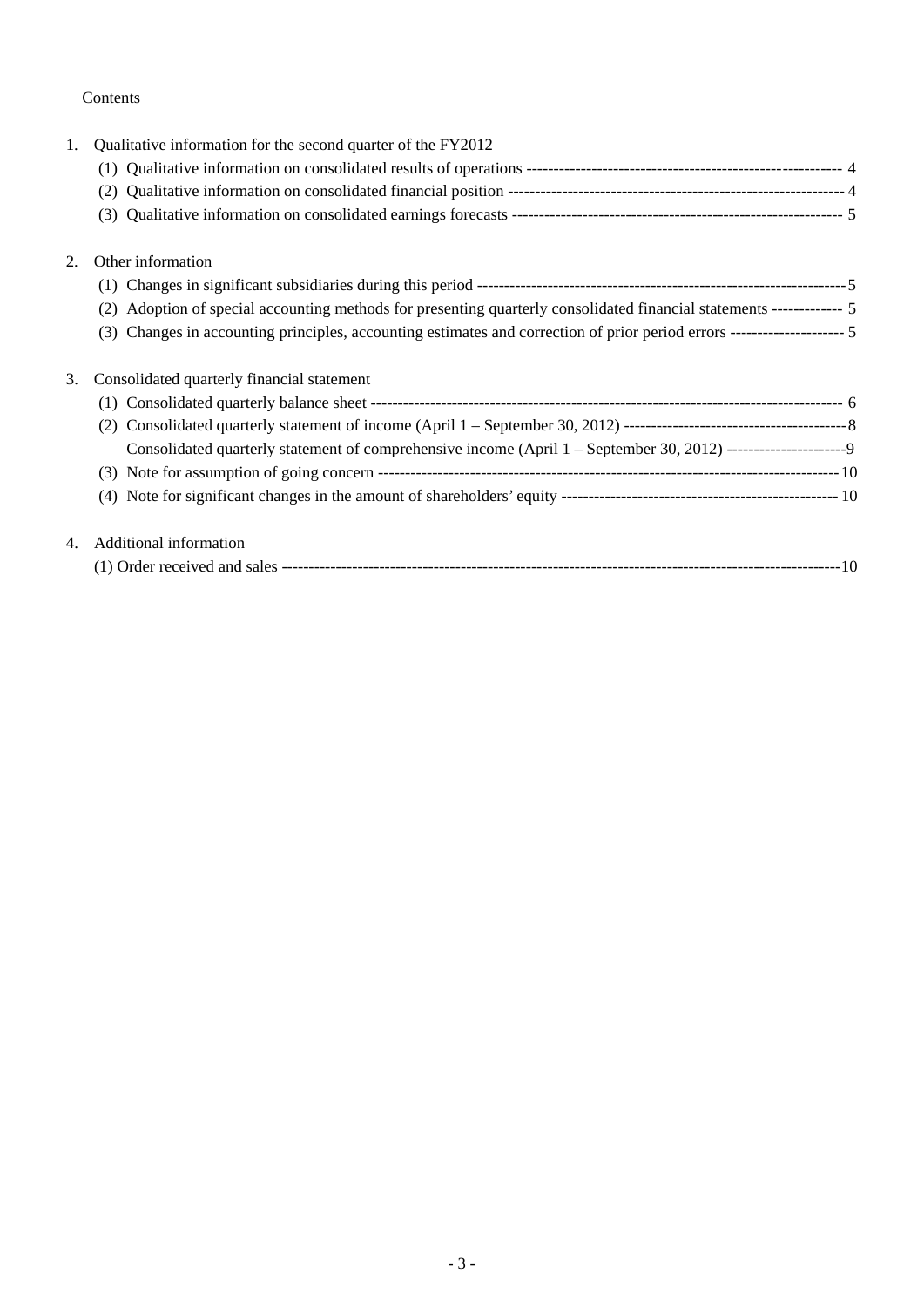#### 1. Qualitative information for the second quarter of the FY2012

(1) Qualitative information on consolidated results of operations

During the second quarter of FY2012, the world economy recovered weakly. In the U.S., the economic recovery continued owing to the robust consumption despite the high unemployment rate. In emerging countries, the economies relatively grew steadily. In Europe, the financial concerns were prolonged. The economic growth in China and Asian emerging countries, which had acted as a driving force for the world economy, was slowing down.

In Japan, the economy continued modest growth. However the outlook remained uncertain because the appreciation of the yen started with financial concerns in Europe was prolonged and the exports to China continued stagnation.

The pump manufacturing industry continued steady demand from overseas for water- and energy-related sector. However competition for orders in the industry continued severe as a result of lower competitiveness due to strong yen and stagnation of private capital investment due to the world economic uncertainty.

Order received during the second quarter of FY2012 (April 1, 2012-Sept. 30, 2012) decreased by ¥4,308 million from the same period last year to ¥18,029 million. Order received from domestic public sector increased by ¥1,899 million from the same period last year to ¥6,739 million, order received from domestic private sector decreased by ¥525 million from the same period last year to ¥2,607 million and order received from overseas sector decreased by ¥5,682 million from the same period last year to ¥8,681 million.

Net sales during the second quarter of FY2012 (April 1, 2012-Sept. 30, 2012) decreased by ¥2,632 million from the same period last year to ¥19,155 million.

Operating losses during the second quarter of FY2012 (April 1, 2012-Sept. 30, 2012) amounted to ¥1,039 million (operating income during the same period last year was ¥1,207 million) and thus operating income margin was -5.4%.

Ordinary losses amounted to ¥884 million (ordinary income during the same period last year was ¥825 million) because foreign exchange losses as non-operating expenses was ¥145 million although reversal of allowance for doubtful accounts as non-operating income was ¥109 million and thus ordinary income margin was -4.6%. Net losses amounted to ¥873 million (net income during the same period last year was ¥214 million) because loss on valuation of investment securities was ¥647 million and thus net income margin was -4.6%. Net losses

per share were ¥31.12.

(2) Qualitative information on consolidated financial position

At the end of the second quarter (Sept. 30, 2012), the Group's total asset was ¥58,489 million, ¥2,322 million lower than at the end of the previous fiscal year (March 31, 2012). Principal changes in asset items included a decline in notes and accounts receivable-trade of ¥2,128 million.

Total liabilities at the end of the second quarter amounted to ¥27,516 million, ¥1,520 million lower than at the end of the previous fiscal year. Principal changes in liability items included a decline in notes and accounts payable-trade of ¥1,666 million.

Net assets at the end of the second quarter amounted to ¥30,973 million, ¥802 million lower than at the end of the previous fiscal year. Principal changes in net asset items included a decline in retained earnings of ¥1,153 million.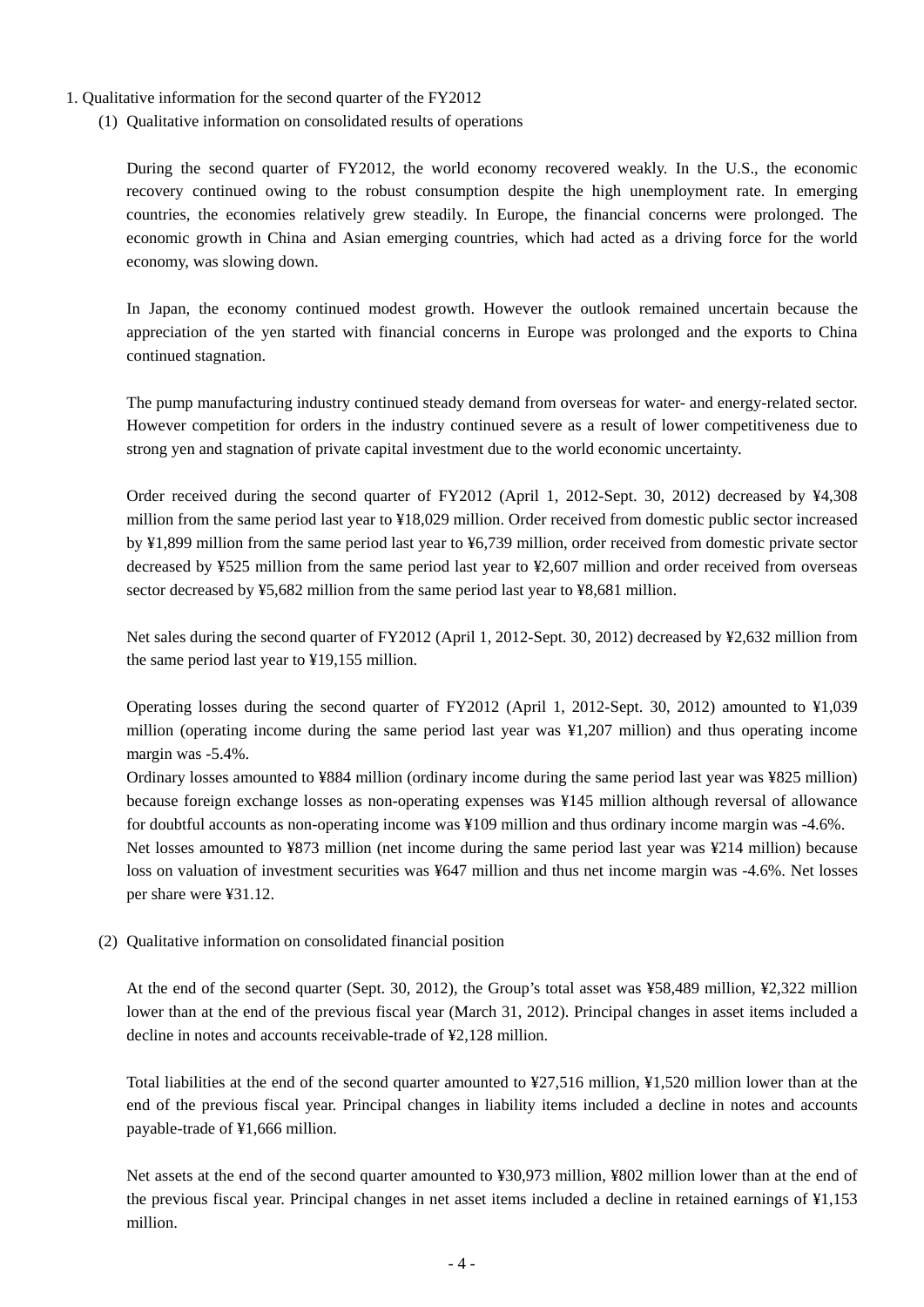(3) Qualitative information on consolidated earnings forecasts Forecast for fiscal year ending March 31, 2013 announced on October 31, 2012 has not been changed.

### 2. Other information

- (1) Changes in significant subsidiaries during the second quarter of FY2012 (April 1, 2012-Sept. 30, 2012) No items to report
- (2) Adoption of special accounting methods for presenting quarterly consolidated financial statements In determining tax expenses, the effective tax rate after application of tax effect accounting for income before income taxes for the consolidated fiscal year, inclusive of the second quarter of consolidated FY2012, has been estimated in a rational manner, and tax expenses have been calculated by multiplying the quarterly income before income taxes and adjustments by this estimated tax rate.

### (3) Changes in accounting principles, accounting estimates and correction of prior period errors

Changes in accounting principles (changes in the depreciation method)

Torishima Pump Mfg. Co., Ltd and its domestic consolidated subsidiaries have applied the depreciation method based on the revised Corporation Tax Law to tangible fixed assets newly booked on or after April 1, 2012 beginning with the first quarter of fiscal 2012, following the revision of the Corporation Tax Law. The effect of this application on the net losses, ordinary losses, and net losses per share is immaterial.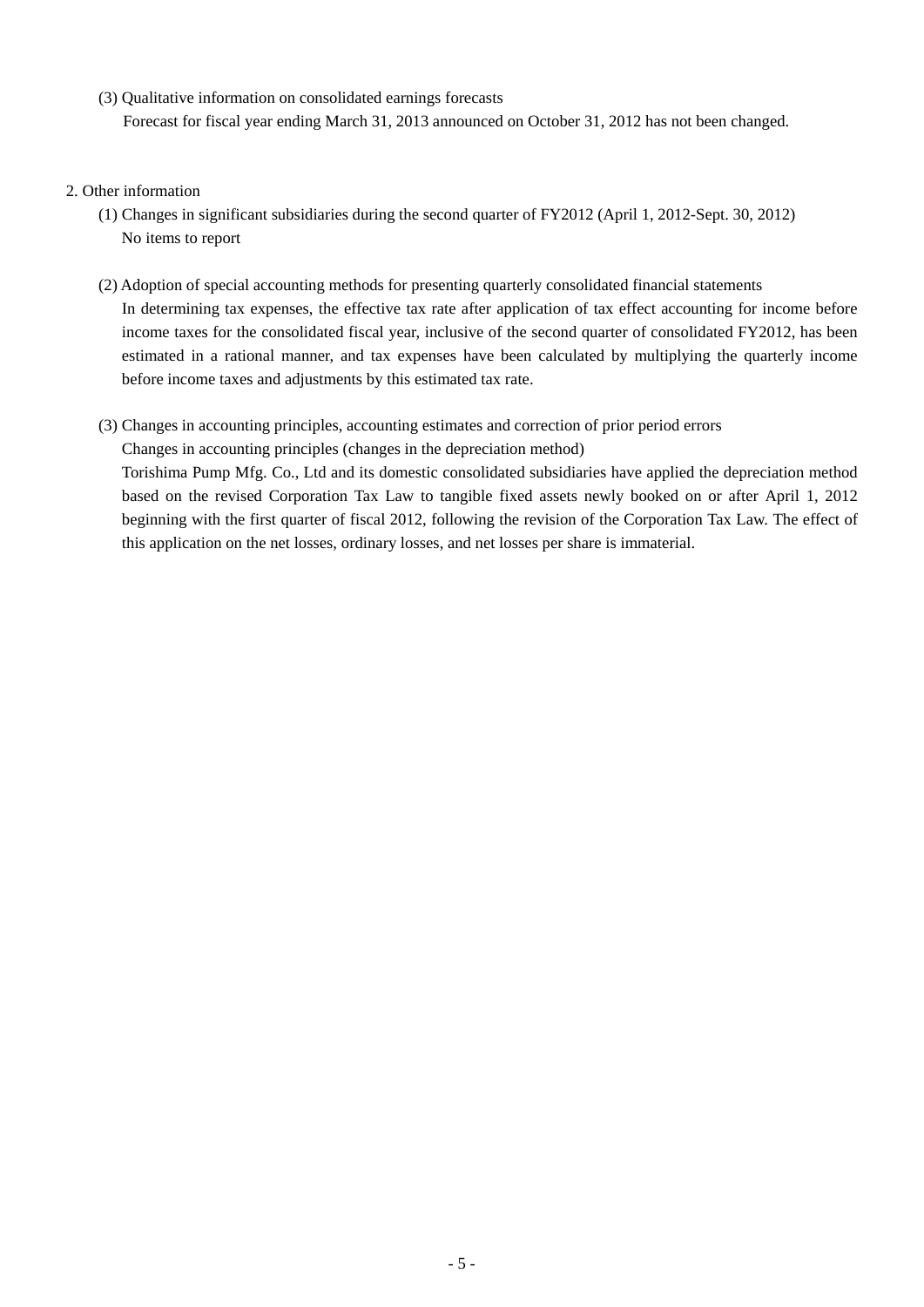# 3. Consolidated quarterly financial statement

(1) Consolidated quarterly balance sheet

|                                     |                                                                 | (Millions of yen)                                                           |
|-------------------------------------|-----------------------------------------------------------------|-----------------------------------------------------------------------------|
|                                     | End of previous<br>consolidated fiscal year<br>(March 31, 2012) | End of the second quarter<br>of consolidated FY2012<br>(September 30, 2012) |
| Assets                              |                                                                 |                                                                             |
| Current assets                      |                                                                 |                                                                             |
| Cash and deposits                   | 7,521                                                           | 6,952                                                                       |
| Notes and accounts receivable-trade | 23,795                                                          | 21,666                                                                      |
| Merchandise and finished goods      | 189                                                             | 218                                                                         |
| Work in process                     | 6,102                                                           | 6,219                                                                       |
| Raw materials and supplies          | 1,947                                                           | 1,966                                                                       |
| Advance payments-trade              | 635                                                             | 543                                                                         |
| Deferred tax assets                 | 1,148                                                           | 1,699                                                                       |
| Other                               | 997                                                             | 888                                                                         |
| Allowance for doubtful accounts     | $-85$                                                           | $-86$                                                                       |
| Total current assets                | 42,253                                                          | 40,068                                                                      |
| Noncurrent assets                   |                                                                 |                                                                             |
| Property, plant and equipment       | 9,417                                                           | 9,360                                                                       |
| Intangible assets                   | 493                                                             | 790                                                                         |
| Investments and other assets        |                                                                 |                                                                             |
| Investment securities               | 7,173                                                           | 6,684                                                                       |
| Other                               | 1,782                                                           | 1,774                                                                       |
| Allowance for doubtful accounts     | $-307$                                                          | $-187$                                                                      |
| Total investments and other assets  | 8,648                                                           | 8,270                                                                       |
| Total noncurrent assets             | 18,559                                                          | 18,421                                                                      |
| Total assets                        | 60,812                                                          | 58,489                                                                      |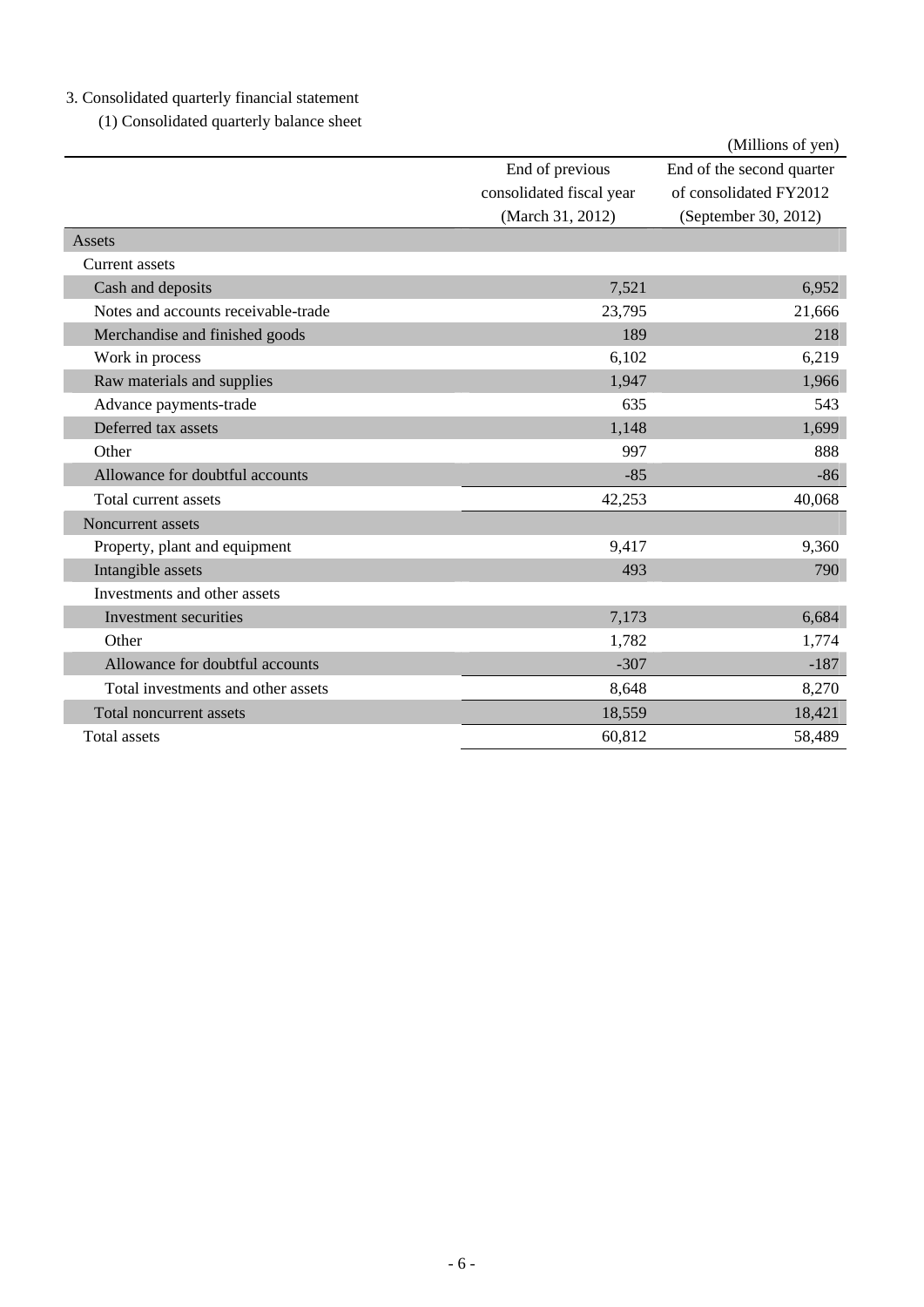|                                                       |                          | (Millions of yen)         |
|-------------------------------------------------------|--------------------------|---------------------------|
|                                                       | End of previous          | End of the second quarter |
|                                                       | consolidated fiscal year | of consolidated FY2012    |
|                                                       | (March 31, 2012)         | (September 30, 2012)      |
| Liabilities                                           |                          |                           |
| <b>Current liabilities</b>                            |                          |                           |
| Notes and accounts payable-trade                      | 10,843                   | 9,177                     |
| Short-term loans payable                              | 3,107                    | 4,530                     |
| Income taxes payable                                  | 50                       | 61                        |
| Advances received                                     | 3,269                    | 3,844                     |
| Provision for bonuses                                 | 682                      | 712                       |
| Provision for product warranties                      | 1,235                    | 737                       |
| Provision for loss on construction contracts          | 323                      | 450                       |
| Other                                                 | 2,164                    | 1,346                     |
| <b>Total current liabilities</b>                      | 21,676                   | 20,861                    |
| Noncurrent liabilities                                |                          |                           |
| Long-term loans payable                               | 4,830                    | 4,226                     |
| Provision for retirement benefits                     | 1,893                    | 1,844                     |
| Provision for directors' retirement benefits          | 18                       | 20                        |
| Provision for loss on guarantees                      | 76                       |                           |
| Other                                                 | 541                      | 564                       |
| Total noncurrent liabilities                          | 7,360                    | 6,655                     |
| <b>Total liabilities</b>                              | 29,037                   | 27,516                    |
| Net assets                                            |                          |                           |
| Shareholders' equity                                  |                          |                           |
| Capital stock                                         | 1,592                    | 1,592                     |
| Capital surplus                                       | 7,803                    | 7,813                     |
| Retained earnings                                     | 23,541                   | 22,388                    |
| <b>Treasury stock</b>                                 | $-972$                   | $-966$                    |
| Total shareholders' equity                            | 31,965                   | 30,828                    |
| Accumulated other comprehensive income                |                          |                           |
| Valuation difference on available-for-sale securities | $-145$                   | $-153$                    |
| Deferred gains or losses on hedges                    | $-264$                   | 8                         |
| Foreign currency translation adjustment               | $-353$                   | $-262$                    |
| Total accumulated other comprehensive income          | $-763$                   | $-407$                    |
| Subscription rights to shares                         | 80                       | 78                        |
| Minority interests                                    | 492                      | 473                       |
| Total net assets                                      | 31,775                   | 30,973                    |
| Total liabilities and net assets                      | 60,812                   | 58,489                    |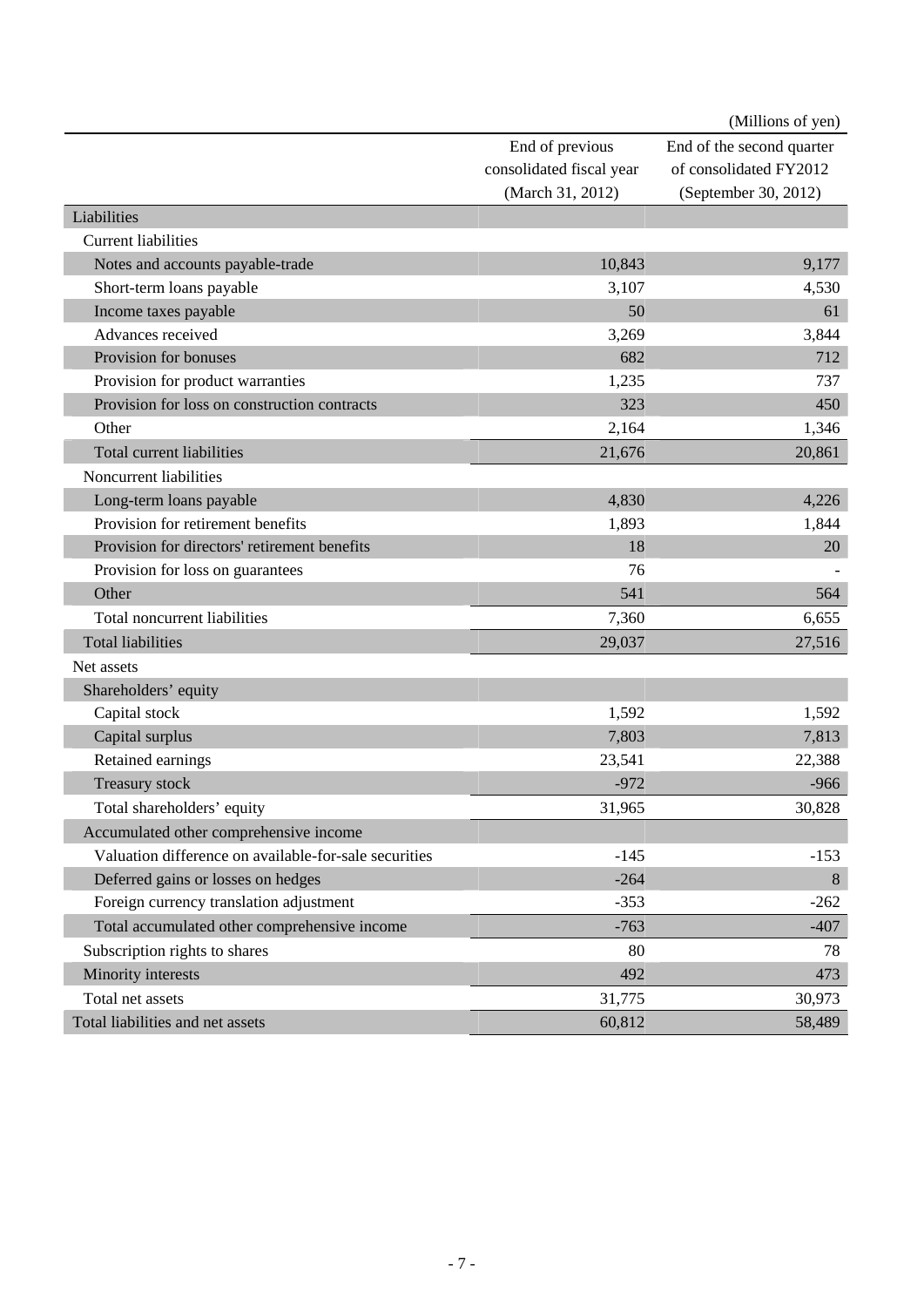|                                                          |                       | (Millions of yen)     |
|----------------------------------------------------------|-----------------------|-----------------------|
|                                                          | Second quarter ended  | Second quater ended   |
|                                                          | September 30, 2011    | September 30, 2012    |
|                                                          | (April 1, 2011        | (April 1, 2012)       |
|                                                          | - September 30, 2011) | - September 30, 2012) |
| Net sales                                                | 21,787                | 19,155                |
| Cost of sales                                            | 17,257                | 16,460                |
| Gross profit                                             | 4,529                 | 2,694                 |
| Selling, general and administrative expenses             | 3,322                 | 3,734                 |
| Operating income (loss)                                  | 1,207                 | $-1,039$              |
| Non-operating income                                     |                       |                       |
| Interest income                                          | 41                    | 28                    |
| Dividends income                                         | 86                    | 83                    |
| Equity in earnings of affiliates                         | 48                    | 41                    |
| Rent income                                              | 34                    | 34                    |
| Reversal of allowance for doubtful accounts              |                       | 109                   |
| Other                                                    | 107                   | 139                   |
| Total non-operating income                               | 319                   | 436                   |
| Non-operating expenses                                   |                       |                       |
| Interest expenses                                        | 61                    | 53                    |
| Foreign exchange losses                                  | 543                   | 145                   |
| Other                                                    | 96                    | 82                    |
| Total non-operating expenses                             | 702                   | 281                   |
| Ordinary income (loss)                                   | 825                   | $-884$                |
| Extraordinary income                                     |                       |                       |
| Gain on sales of investment securities                   | 53                    |                       |
| Total extraordinary income                               | 53                    |                       |
| <b>Extraordinary loss</b>                                |                       |                       |
| Loss on valuation of investment securities               | 663                   | 647                   |
| Total extraordinary losses                               | 663                   | 647                   |
| Income (loss) before income taxes and minority interests | 215                   | $-1,532$              |
| Income taxes                                             | $-9$                  | $-655$                |
| Income (loss) before minority interests                  | 224                   | $-876$                |
| Minority interests in income (loss)                      | 10                    | $-2$                  |
| Net income (loss)                                        | 214                   | $-873$                |

# (2) Consolidated quarterly statement of (comprehensive) income

Consolidated quarterly statement of income (April 1 – September 30, 2012)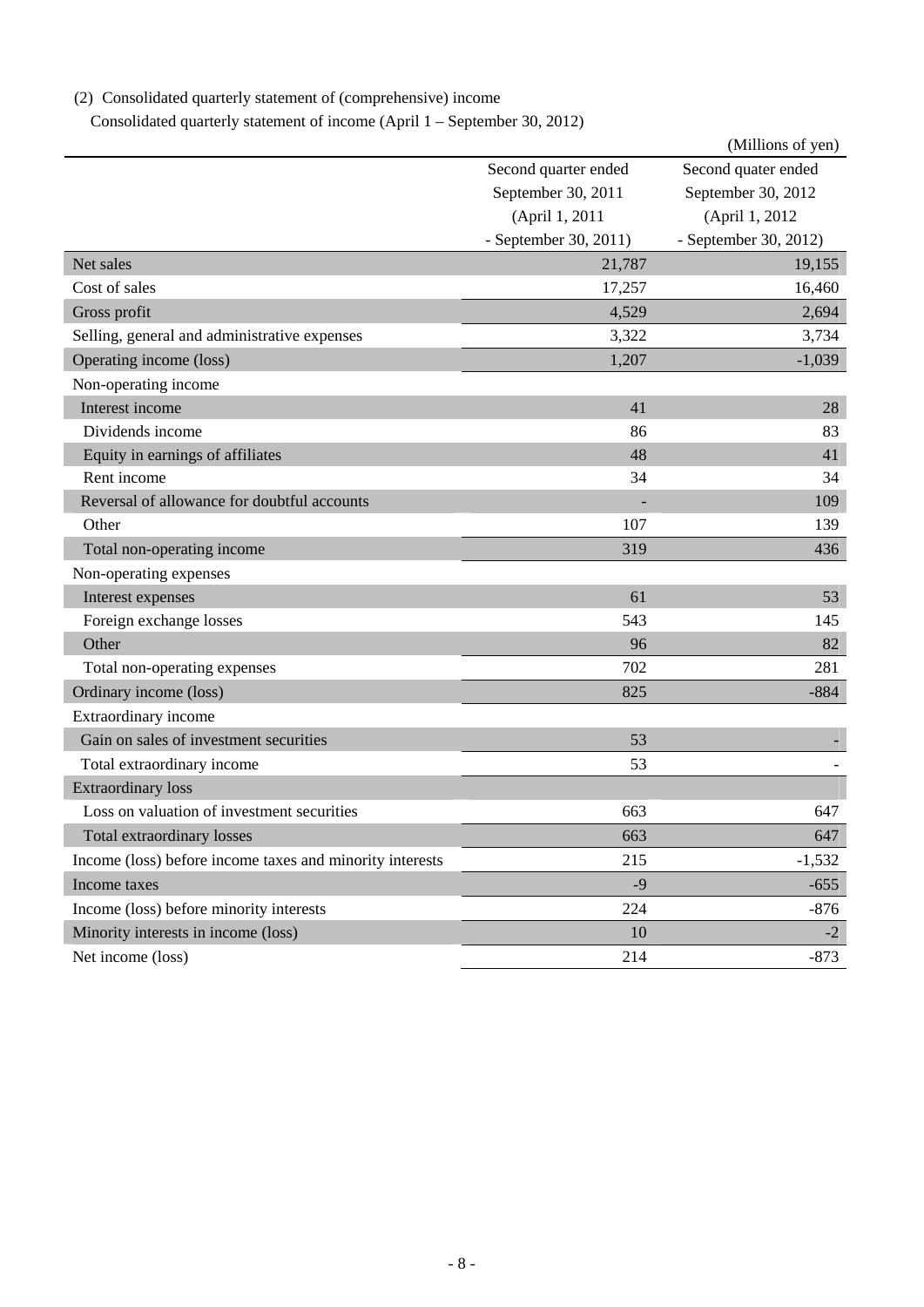|                                                         |                       | (Millions of yen)     |
|---------------------------------------------------------|-----------------------|-----------------------|
|                                                         | Second quarter ended  | Second quater ended   |
|                                                         | September 30, 2011    | September 30, 2012    |
|                                                         | (April 1, 2011        | (April 1, 2012)       |
|                                                         | - September 30, 2011) | - September 30, 2012) |
| Income (loss) before minority interests                 | 224                   | $-876$                |
| Other comprehensive income                              |                       |                       |
| Valuation difference on available-for-sale securities   | $-132$                | $-7$                  |
| Deferred gains or losses on hedges                      | 121                   | 273                   |
| Foreign currency translation adjustment                 | 446                   | 87                    |
| Share of other comprehensive income of                  | 1                     | $-2$                  |
| associates accounted for using equity method            |                       |                       |
| Total other comprehensive income                        | 437                   | 350                   |
| Comprehensive income                                    | 662                   | $-525$                |
| Comprehensive income attributable to                    |                       |                       |
| Comprehensive income attributable to owners of          |                       |                       |
| the parent                                              | 625                   | $-517$                |
| Comprehensive income attributable to minority interests | 36                    | $-8$                  |